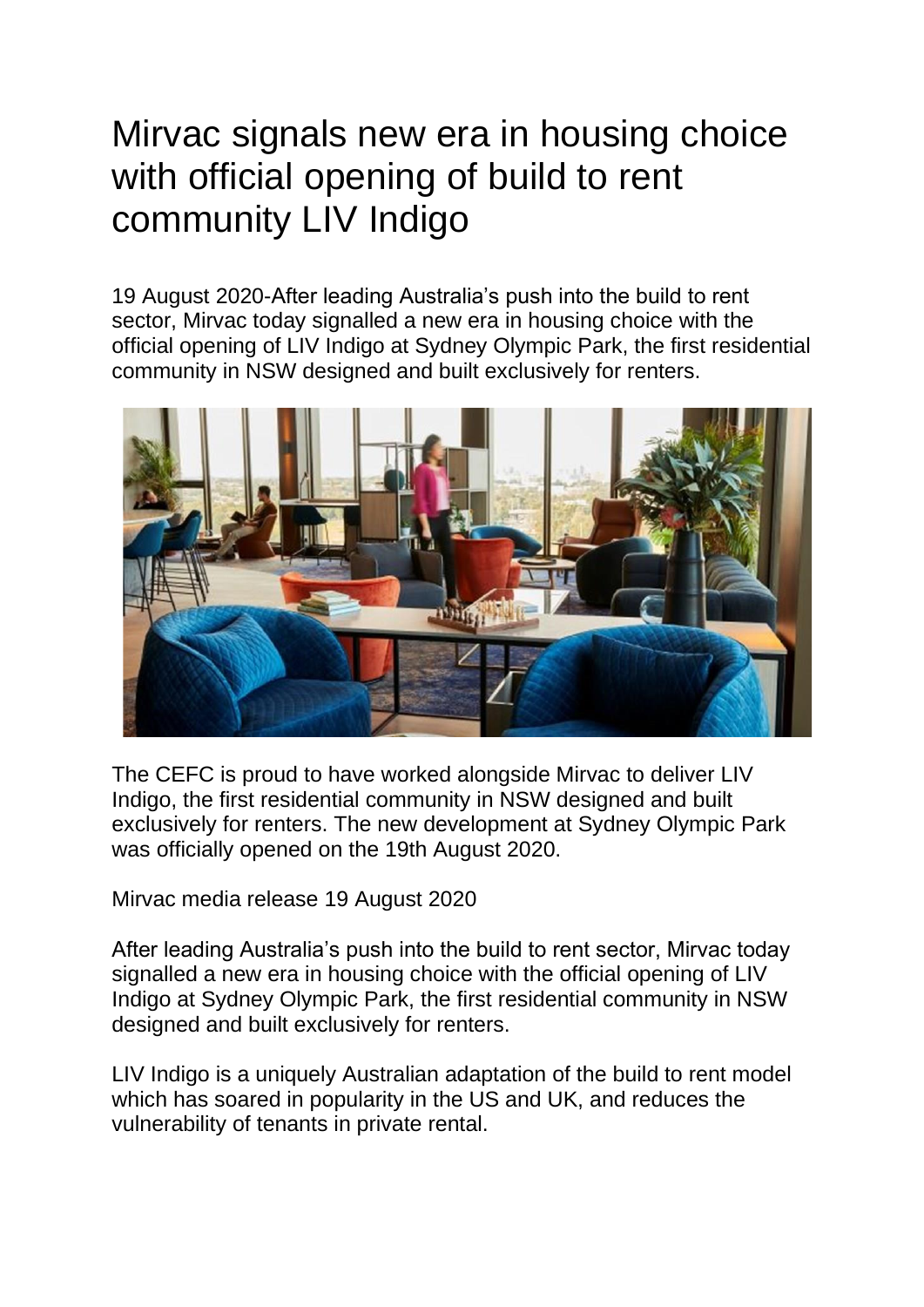Residents will be offered a minimum 12-month secure lease with rental increases capped, no bond requirement, on-site maintenance teams to deal with repairs instantly and the freedom to paint the walls of their home, bang in a nail to hang a picture and keep a pet without having to negotiate strata by-laws.

The opening event was officiated by Mirvac CEO & Managing Director, Susan Lloyd-Hurwitz and NSW Minister for Planning and Public Spaces Rob Stokes.

Ms Lloyd-Hurwitz said LIV bridged the gap between owning and renting, offering the flexibility of renting with a sense of security akin to ownership.

"We are living in an era where property ownership is not the overarching goal of all Australians," said Ms Lloyd-Hurwitz. "And those who do aspire to home ownership will on average spend more time in the rental market before they can afford to buy their home.

"People who choose the LIV lifestyle will know that for as long as they want it, this is their home. Residents will be able to put down roots, raise a family and plan their future without fear of having to move on because their landlord has changed investment strategies. As an institutional landlord we want to maximise occupancy and the best way to do that is to keep our residents happy.

We studied the market overseas, spoke to Australians about their rental experience and from these insights crafted an entirely new housing choice that offers convenience, comfort and above all security.

Susan Lloyd-Hurwitz CEO & Managing Director, Mirvac

LIV Indigo, within Mirvac's soon to be completed Pavilions residential development, offers residents a shared community and entertaining space with kitchen lounge and dining area, cinema room, co-working spaces, private and bookable meeting rooms, a gym, workout and fitness space, children's play room and barbecue facilities.

To help build a sense of community, a manager and onsite team will welcome residents as well as arranging events and activities when the first residents move in from 1 September.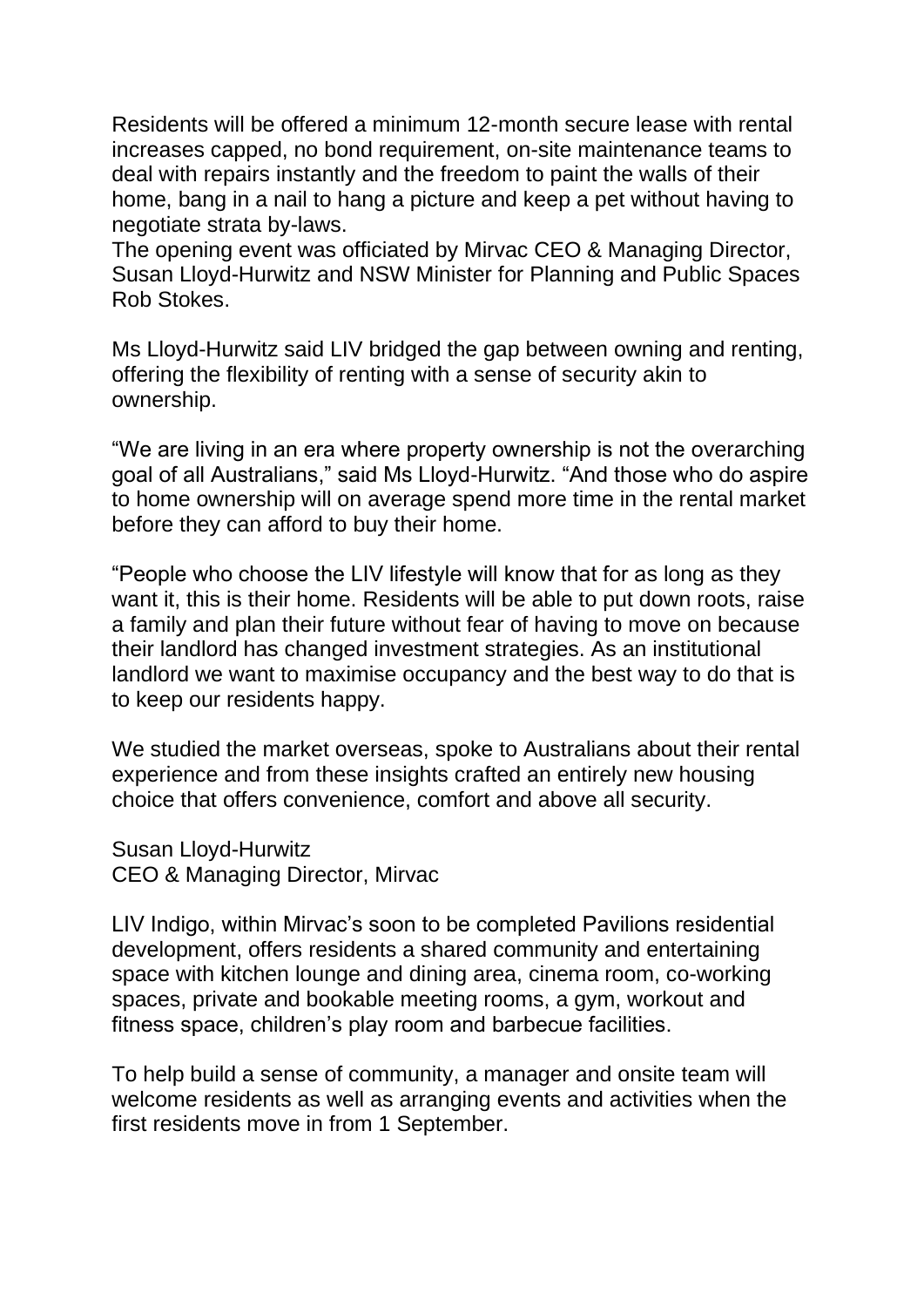NSW Minister for Planning and Public Spaces Rob Stokes said build to rent was a game changer for the state's housing market as institutional landlords such as Mirvac would provide more stability and certainty for those who rent.

"We can't just assume that the homeowner model is for everyone. As society changes and grows, our policies and approaches to living need to reflect that," Mr Stokes said.

Build to rent can attract direct investment in construction at a time when bank finance is hard to secure. It is a critical way to ensure housing is built during difficult financial times.

Rob Stokes NSW Minister for Planning and Public Spaces

"Not only do we need different types of housing, such as detached, highrise and missing-middle types, we need different tenures so that individuals and families can access secure housing that suits their circumstances."

In line with Mirvac's sustainability goals and those of its cornerstone investor, the Clean Energy Finance Corporation, LIV Indigo has been designed to achieve 40 per cent less greenhouse gas emissions. Energy and water-saving measures include upgraded glazing to improve thermal performance, LED lighting throughout, energy-efficient appliances, solar power and water efficient taps, toilets, showers and washing machines.

Residents will also have access to electric vehicle charging stations and connection to Sydney Olympic Park's recycled water network. The Australian Government, through the CEFC, committed to invest \$63 million in LIV Indigo via Mirvac's Australian Build-to-Rent Club in 2018. We are pleased to be working with Mirvac to show how commercially viable sustainable initiatives can lower energy costs for residents and building owners, as well as reducing greenhouse gas emissions in Australia's housing market.

Ian Learmonth CEO, CEFC